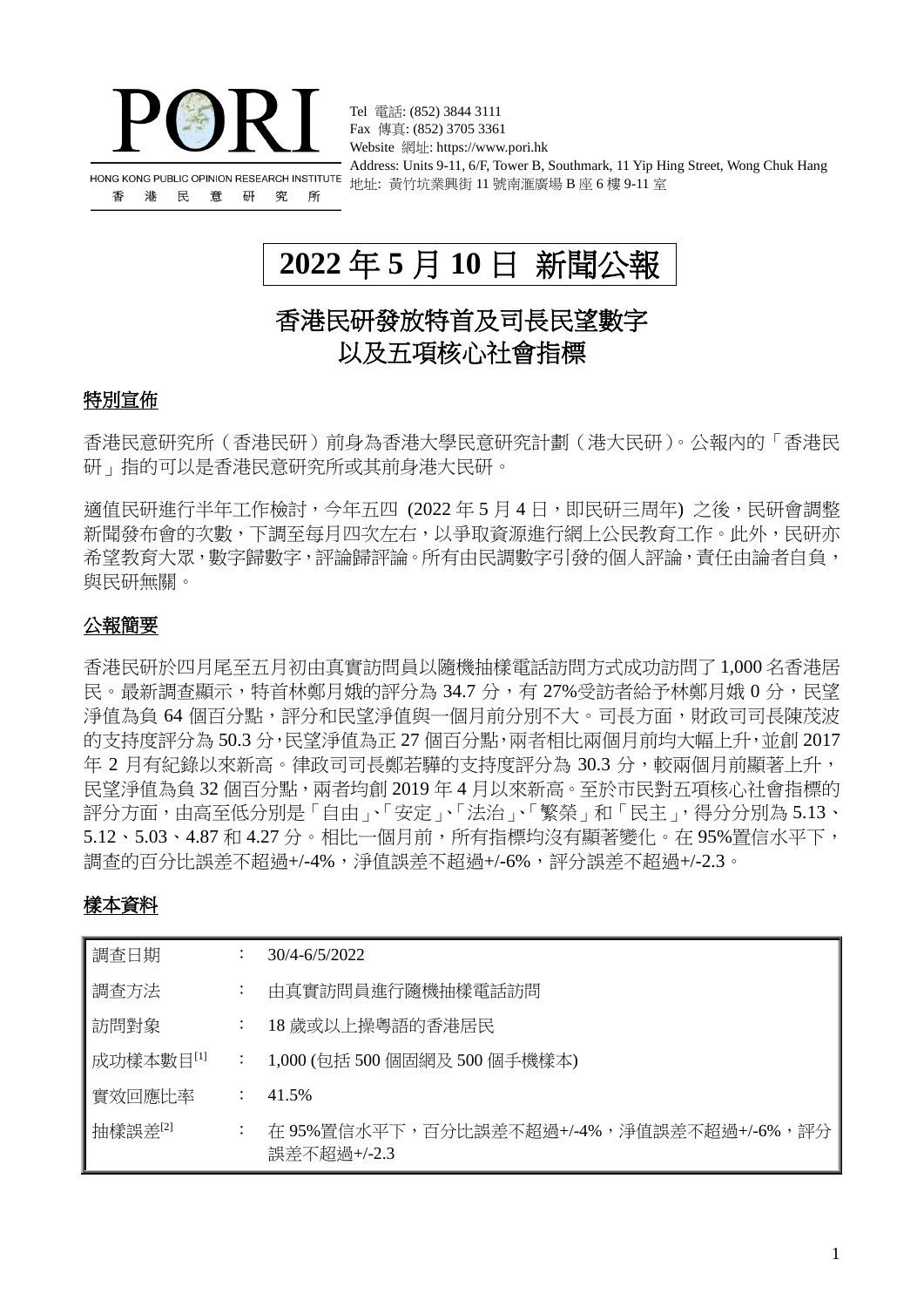| 加權方法 | 按照政府統計處提供的統計數字以「反覆多重加權法」作出調整。全港人口   |
|------|-------------------------------------|
|      | 年齡及性別分佈統計數字來自《二零二一年年中人口數字》,而教育程度(最  |
|      | 高就讀程度)及經濟活動身分統計數字則來自《香港的女性及男性 - 主要統 |
|      | 計數字》 ( 2021 年版 )。                   |

[1] 數字為調查的總樣本數目,個別題目則可能只涉及次樣本。有關數字請參閱下列數表內列出的樣本數目。

[2] 此公報中所有誤差數字均以 95%置信水平計算。95%置信水平,是指倘若以不同隨機樣本重複進行有關調查 100 次,則 95 次各自計算出的誤差範圍會包含人口真實數字。由於調查數字涉及抽樣誤差,傳媒引用百分比 數字時,應避免使用小數點,在引用評分數字時,則可以使用一個小數點。

### 特首及司長民望

以下是特首林鄭月娥的最新民望數字:

| 調査日期        | $9 - 14/12/21$ | $3 - 6/1/22$ | $7 - 10/2/22$ | $7 - 11/3/22$          | $4 - 7/4/22$ | 30/4-6/5/22 最新變化 |        |
|-------------|----------------|--------------|---------------|------------------------|--------------|------------------|--------|
| 樣本數目        | 1,017          | 1,021        | 1,012         | 1,000                  | 1,014        | 1,000            |        |
| 回應比率        | 58.0%          | 52.7%        | 58.1%         | 51.5%                  | 49.8%        | 41.5%            |        |
| 最新結果        | 結果             | 結果           | 結果            | 結果                     | 結果           | 結果及<br>誤差        |        |
| 特首林鄭月娥評分    | 35.8           | 33.8         | 31.9          | $26.6^{[3]}$           | $33.4^{[3]}$ | $34.7 + (-1.9)$  | $+1.3$ |
| 林鄭月娥出任特首支持率 | 21%            | 19%          | 18%           | $12\%$ <sup>[3]</sup>  | 13%          | $14 + (-2%)$     | $+1\%$ |
| 林鄭月娥出任特首反對率 | 63%            | 67%          | 70%           | 78% <sup>[3]</sup>     | 78%          | $78 + (-3%)$     |        |
| 支持率淨值       | $-42\%$        | $-48%$       | $-53%$        | $-67\%$ <sup>[3]</sup> | $-65%$       | $-64 + (-5%)$    | $+1\%$ |

[3] 該數字與上次調查結果的差異超過在 95%置信水平的抽樣誤差,表示有關變化在統計學上表面成立。不過,變 化在統計學上成立與否,並不等同有關變化是否有實際用途或意義,而不同調查的加權方法亦可能有所不同。

以下是各問責司長的最新民望數字:

| 調查日期                 | $6 - 10/9/21$ | 29/10-3/11/21 | $3 - 6/1/22$ |              | 23/2/22[4] 7-11/3/22 | 30/4-6/5/22     | <u>最新變化</u>   |
|----------------------|---------------|---------------|--------------|--------------|----------------------|-----------------|---------------|
| 樣本數目                 | 589-668       | 529-589       | 582-628      | 917          | 559-620              | 579-660         |               |
| 回應比率                 | 44.2%         | 50.1%         | 52.7%        | 47.6%        | 51.5%                | 41.5%           |               |
| 最新結果                 | 結果            | 結果            | 結果           | 結果           | 結果                   | 結果及誤差           |               |
| 政務司司長李家超評分[5]        | 37.5          | 36.5          | 36.9         |              | 34.8                 |                 |               |
| 李家超出任政務司司長支持率『       | 28%           | 29%           | 28%          | --           | 24%                  |                 |               |
| 李家超出任政務司司長反對率『       | 38%           | 35%           | 38%          |              | 38%                  |                 |               |
| 支持率淨值 <sup>[5]</sup> | $-11%$        | $-6%$         | $-10\%$      | --           | $-14%$               |                 |               |
| 財政司司長陳茂波評分           | 41.9          | 44.2          | 42.3         | $47.6^{[6]}$ | 44.7                 | $50.3 + (-2.3)$ | $+5.6^{[6]}$  |
| 陳茂波出任財政司司長支持率        | 31%           | 31%           | 34%          | 36%          | 36%                  | $42 + (-4%)$    | $+6\%^{[6]}$  |
| 陳茂波出任財政司司長反對率        | 35%[6]        | 29%[6]        | 31%          | 30%          | 26%                  | $16 + (-3)$ %   | $-10\%^{[6]}$ |
| 支持率淨值                | $-5%$         | 2%            | 3%           | 6%           | 11%                  | $27 + (-6%)$    | $+16\%^{[6]}$ |
| 律政司司長鄭若驊評分           | 28.3          | 28.8          | $24.9^{[7]}$ | $-$          | 26.6                 | $30.3 + (-2.3)$ | $+3.7^{[6]}$  |
| 鄭若驊出任律政司司長支持率        | 15%           | 14%           | 14%          | --           | 11%                  | $12 + (-3%)$    | $+1\%$        |
| 鄭若驊出任律政司司長反對率        | 50%           | 53%           | 52%          |              | 50%                  | $45 + (-4%)$    | $-5%$         |
| 支持率淨值                | $-35%$        | $-39%$        | $-38%$       |              | $-39%$               | $-32 + (-5%)$   | $+6%$         |

[4] 調查為財政預算案即時調查,只問及財政司司長評分及支持率。

[5] 李家超已於 2022 年 4 月初辭任政務司司長。

[6] 該數字與上次調查結果的差異超過在 95%置信水平的抽樣誤差,表示有關變化在統計學上表面成立。不過,變 化在統計學上成立與否,並不等同有關變化是否有實際用途或意義,而不同調查的加權方法亦可能有所不同。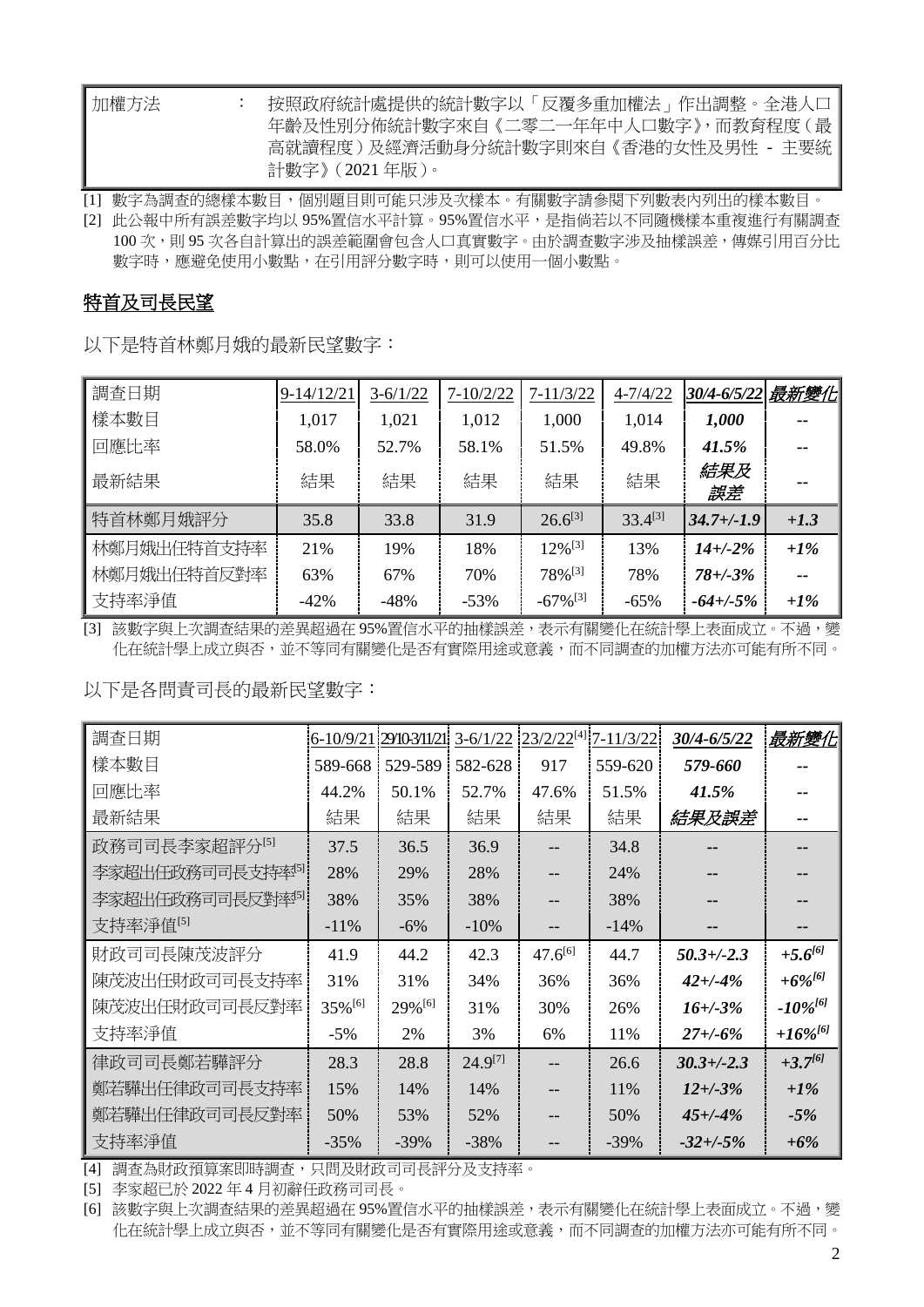最新調杳顯示,特首林鄭月娥的評分為 34.7 分,有 27%受訪者給予林鄭月娥 0 分,其支持率 為 14%,反對率為 78%,民望淨值為負 64 個百分點,評分和民望淨值與一個月前分別不大。

司長方面,政務司司長於調査期間出缺,因此香港民研並沒有收集相關數據。財政司司長陳茂 波的支持度評分為 50.3 分,支持率為 42%,反對率為 16%,民望淨值為正 27 個百分點。其評 分及民望淨值相比兩個月前均大幅上升,並創 2017 年 2 月有紀錄以來新高。律政司司長鄭若 驊的支持度評分為 30.3 分,較兩個月前顯著上升,其支持率為 12%,反對率為 45%,民望淨 值為負 32 個百分點。其評分及民望淨值均創 2019 年 4 月以來新高。

# 核心社會指標

以下是五項核心社會指標的最新數字:

| 調查日期 | $3-6/1/22$ | $7 - 10/2/22$ | $7 - 11/3/22$ | $4 - 7/4/22$ | 30/4-6/5/22      | 最新變化    |
|------|------------|---------------|---------------|--------------|------------------|---------|
| 樣本數目 | 606-618    | 548-677       | 597-604       | 602-615      | 594-605          |         |
| 回應比率 | 52.7%      | 58.1%         | 51.5%         | 49.8%        | 41.5%            | --      |
| 最新結果 | 結果         | 結果            | 結果            | 結果           | 結果及誤差            | $- -$   |
| 自由指標 | 4.57       | $5.09^{[7]}$  | 4.92          | $5.34^{[7]}$ | $5.13 + (-0.24)$ | $-0.21$ |
| 安定指標 | 4.89       | 4.94          | $3.91^{[7]}$  | $5.06^{[7]}$ | $5.12 + (-0.23)$ | $+0.05$ |
| 法治指標 | 4.34       | $5.13^{[7]}$  | $4.36^{[7]}$  | $5.14^{[7]}$ | $5.03 + (-0.24)$ | $-0.11$ |
| 繁榮指標 | 4.89       | 4.97          | 3.98[7]       | $4.93^{[7]}$ | $4.87 + (-0.19)$ | $-0.06$ |
| 民主指標 | 3.93       | 4.25          | 3.98          | $4.51^{[7]}$ | $4.27 + (-0.24)$ | $-0.24$ |

[7] 該數字與上次調查結果的差異超過在 95%置信水平的抽樣誤差,表示有關變化在統計學上表面成立。不過,變 化在統計學上成立與否,並不等同有關變化是否有實際用途或意義,而不同調查的加權方法亦可能有所不同。

以 0 至 10 分評價,市民對五項核心社會指標的評分由高至低分別是「自由」、「安定」、「法治」、 「繁榮」和「民主」,得分分別為 5.13、5.12、5.03、4.87 和 4.27 分。相比一個月前,所有指 標均沒有顯著變化。

## 民意日誌

香港民研於 2007 年開始與慧科訊業有限公司合作,由慧科訊業按照香港民研設計的分析方 法,將每日大事紀錄傳送至香港民研,經香港民研核實後成為「民意日誌」。

由於本新聞公報所涉及的部分調查項目,上次調查日期為 7-11/3/2022,而今次調查日期則為 30/4-6/5/2022,因此是次公報中的「民意日誌」項目便以上述日期為依歸,讓讀者作出比較。 以涵蓋率不下 25%本地報章每日頭條新聞和報社評論計,在上述期間發生的相關大事包括以下 事件,讀者可以自行判斷有關事件有否影響各項民調數字:

| 3/5/22  | 香港5月19日起第二階段放寬社交距離措施 |
|---------|----------------------|
| 30/4/22 | 特首參選人李家超出席行政長官選舉答問會  |
| 29/4/22 | 特首參選人李家超公布政綱         |
| 27/4/22 | 審計署發表審計報告            |
| 22/4/22 | 政府宣布5月起放寬部分入境措施      |
| 21/4/22 | 香港今日起首階段放寬社交距離措施     |
| 13/4/22 | 李家超獲得 786個選舉委員提名     |
| 11/4/22 | 政府公布全港學校復課安排         |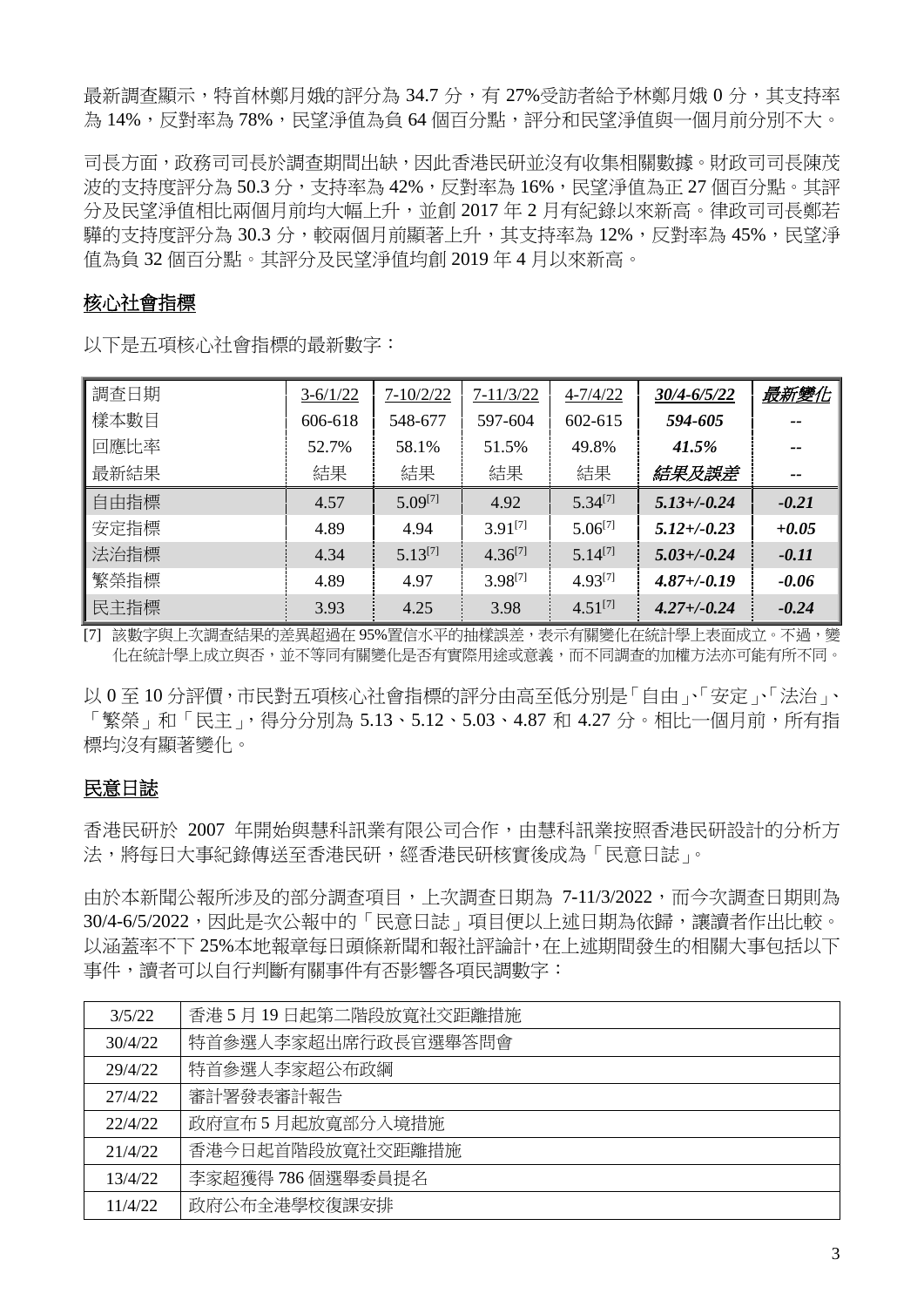| 9/4/22  | 李家超正式宣布参選特首                  |
|---------|------------------------------|
| 7/4/22  | 政府宣布修訂新一輪保就業計劃               |
| 6/4/22  | 李家超請辭參選特首                    |
| 4/4/22  | 林鄭月娥宣布不參選下一屆特首               |
| 3/4/22  | 新一輪電子消費券首期將於4月7日發放           |
| 2/4/22  | 政府宣布於4月8日起一連3日推行全民自願快速檢測     |
| 31/3/22 | 政府於4月2日起向全港家庭派發防疫服務包         |
| 30/3/22 | 林鄭月娥承認防疫措施致使人才流失,承諾捍衛香港的國際地位 |
| 23/3/22 | 林鄭月娥強調未放棄全民強檢,並將爭取與內地通關      |
| 21/3/22 | 政府宣布暫緩全民強檢                   |
| 20/3/22 | 政府將提前施行「疫苗通行證」第三階段           |
| 18/3/22 | 政府宣布推出新一輪保就業計劃               |
| 17/3/22 | 林鄭月娥指將調整各項防疫措施               |

### 下次新聞公報/發佈會

- [新聞公報] 5 月 13 日(星期五)下午二時三十分發佈限聚指數結果
- [新聞公報] 5 月 17 日(星期二)下午二時三十分發佈政治團體民望結果
- [發佈會] 5 月 20 日(星期五)下午二時三十分發佈「我們香港人計劃」關於「安老服務」的 意見調查暨第五十六次小型政策論壇 客席評論:待定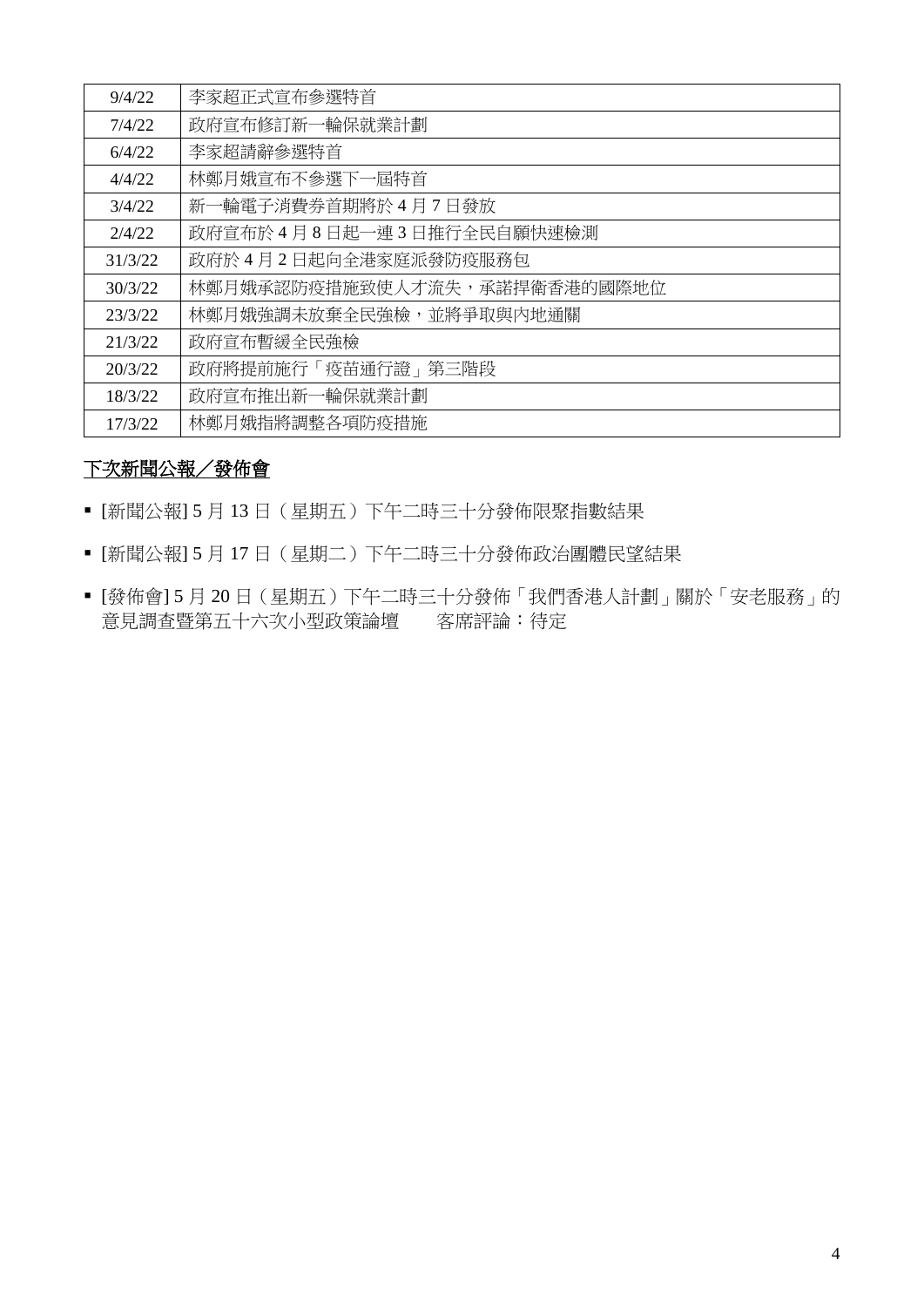

Tel 電話: (852) 3844 3111 Fax 傳真: (852) 3705 3361 Website 網址: https://www.pori.hk Address: Units 9-11, 6/F, Tower B, Southmark, 11 Yip Hing Street, Wong Chuk Hang 地址: 黃竹坑業興街 11 號南滙廣場 B 座 6 樓 9-11 室

# **Press Release on May 10, 2022**

# **PORI releases popularity figures of CE and Secretaries of Departments along with five core social indicators**

### **Special Announcements**

The predecessor of Hong Kong Public Opinion Research Institute (HKPORI) was The Public Opinion Programme at The University of Hong Kong (HKUPOP). "PORI" in this release can refer to Hong Kong Public Opinion Research Institute or its predecessor HKUPOP.

Incidental to PORI's ongoing half-yearly review, after May Fourth this year (May 4, 2022, i.e., PORI's 3rd Anniversary), PORI will reduce the frequency of our press conferences to about four times a month, in order to spare more resources for our online civic education work. Besides, PORI would also like to stress the separation of comments from figures, so that the responsibility of all personal comments arising from our scientific research lies entirely on the commentators concerned, not PORI.

#### **Abstract**

PORI successfully interviewed 1,000 Hong Kong residents by a random telephone survey conducted by real interviewers from late April to early May. Our latest survey shows that the popularity rating of CE Carrie Lam is 34.7 marks, with 27% of respondents giving her 0 mark. Her net popularity stands at negative 64 percentage points. Both her rating and net approval rate have not changed much from a month ago. As for the Secretaries of Departments, the support rating of FS Paul Chan is 50.3 marks and his net popularity stands at positive 27 percentage points. Both have greatly increased compared to two months ago, registering new highs since records began in February 2017. As for SJ Teresa Cheng, her support rating is 30.3 marks, which has significantly increased compared to two months ago, while her net popularity stands at negative 32 percentage points. Both have registered new highs since April 2019. As for people's ratings on the five core social indicators, ranked from the highest to the lowest are "freedom", "stability", "rule of law", "prosperity" and "democracy". Their scores are 5.13, 5.12, 5.03, 4.87 and 4.27 respectively. The ratings of all indicators have not registered any significant changes compared with a month ago. The maximum sampling error of percentages is  $+/-4\%$ , that of net values is  $+/-6\%$  and that of ratings is  $+/-2.3$  at 95% confidence level.

### **Contact Information**

| Date of survey    | 30/4-6/5/2022                                             |
|-------------------|-----------------------------------------------------------|
| Survey method     | : Random telephone survey conducted by real interviewers  |
| Target population | : Cantonese-speaking Hong Kong residents aged 18 or above |
| Sample size $[1]$ | 1,000 (including 500 landline and 500 mobile samples)     |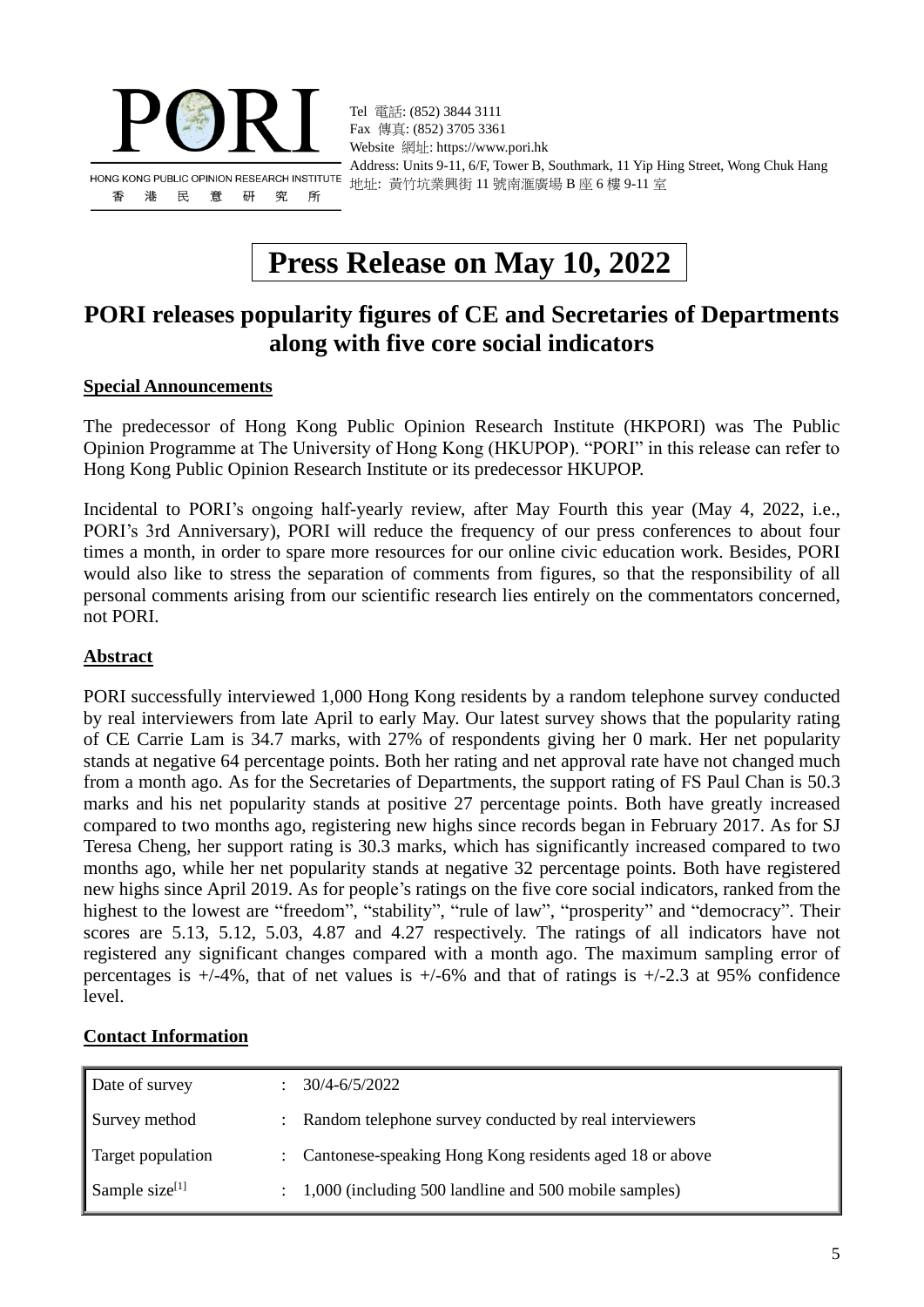| Effective response rate       | $\therefore$ 41.5%                                                                                                                                                                                                                                                                                                                                                                           |
|-------------------------------|----------------------------------------------------------------------------------------------------------------------------------------------------------------------------------------------------------------------------------------------------------------------------------------------------------------------------------------------------------------------------------------------|
| Sampling error <sup>[2]</sup> | Sampling error of percentages not more than $+/-4\%$ , that of net values not<br>more than $+/-6\%$ and that of ratings not more than $+/-2.3$ at 95% conf. level                                                                                                                                                                                                                            |
| Weighting method              | : Rim-weighted according to figures provided by the Census and Statistics<br>Department. The gender-age distribution of the Hong Kong population came<br>from "Mid-year population for 2021", while the educational attainment<br>(highest level attended) distribution and economic activity status distribution<br>came from "Women and Men in Hong Kong - Key Statistics (2021 Edition)". |

[1] This figure is the total sample size of the survey. Some questions may only involve a subsample, the size of which can be found in the tables below.

[2] All error figures in this release are calculated at 95% confidence level. "95% confidence level" means that if we were to repeat a certain survey 100 times with different random samples, we would expect 95 times having the population parameter within the respective error margins calculated. Because of sampling errors, when quoting percentages, journalists should refrain from reporting decimal places, whereas one decimal place can be used when quoting rating figures.

### **Popularity of CE and Secretaries of Departments**

| Date of survey                            | $9-14/12/21$ | $3-6/1/22$ | $7 - 10/2/22$ | $7 - 11/3/22$          | $4 - 7/4/22$ | 30/4-6/5/22                   | Latest<br><i>change</i> |
|-------------------------------------------|--------------|------------|---------------|------------------------|--------------|-------------------------------|-------------------------|
| Sample size                               | 1,017        | 1,021      | 1,012         | 1,000                  | 1,014        | 1,000                         |                         |
| Response rate                             | 58.0%        | 52.7%      | 58.1%         | 51.5%                  | 49.8%        | 41.5%                         |                         |
| Latest findings                           | Finding      | Finding    | Finding       | Finding                | Finding      | <b>Finding &amp;</b><br>error |                         |
| Rating of CE Carrie Lam                   | 35.8         | 33.8       | 31.9          | $26.6^{[3]}$           | $33.4^{[3]}$ | $34.7 + (-1.9)$               | $+1.3$                  |
| Vote of confidence in<br>CE Carrie Lam    | 21%          | 19%        | 18%           | $12\%$ <sup>[3]</sup>  | 13%          | $14 + (-2%)$                  | $+1\%$                  |
| Vote of no confidence in<br>CE Carrie Lam | 63%          | 67%        | 70%           | 78%[3]                 | 78%          | $78 + (-3%)$                  |                         |
| Net approval rate                         | $-42%$       | $-48%$     | $-53%$        | $-67\%$ <sup>[3]</sup> | $-65%$       | $-64 + (-5\%$                 | $+1\%$                  |

Recent popularity figures of CE Carrie Lam are summarized as follows:

[3] The difference between the figure and the result from the previous survey has gone beyond the sampling error at 95% confidence level, meaning that the change is statistically significant prima facie. However, whether the difference is statistically significant is not the same as whether they are practically useful or meaningful, and different weighting methods could have been applied in different surveys.

Recent popularity figures of the Secretaries of Departments under the accountability system are summarized below:

| Date of survey                                      |         |         |         |         |         | $\frac{1}{16-10/9/21}$ 29/10-3/11/21 3-6/1/22 23/2/22 <sup>[4]</sup> 7-11/3/22 30/4-6/5/22 | <b>Latest</b><br><u>change</u> |
|-----------------------------------------------------|---------|---------|---------|---------|---------|--------------------------------------------------------------------------------------------|--------------------------------|
| Sample size                                         | 589-668 | 529-589 | 582-628 | 917     | 559-620 | 579-660                                                                                    | $\overline{\phantom{a}}$       |
| Response rate                                       | 44.2%   | 50.1%   | 52.7%   | 47.6%   | 51.5%   | 41.5%                                                                                      | --                             |
| Latest findings                                     | Finding | Finding | Finding | Finding | Finding | <b>Finding &amp;</b><br>error                                                              | --                             |
| Rating of CS John Lee <sup>[5]</sup>                | 37.5    | 36.5    | 36.9    |         | 34.8    | $- -$                                                                                      | --                             |
| Vote of confidence in CS John Lee <sup>[5]</sup>    | 28%     | 29%     | 28%     | $-$     | 24%     |                                                                                            | --                             |
| Vote of no confidence in CS John Lee <sup>[5]</sup> | 38%     | 35%     | 38%     |         | 38%     |                                                                                            | --                             |
| Net approval rate <sup>[5]</sup>                    | $-11\%$ | $-6\%$  | $-10\%$ |         | $-14%$  |                                                                                            | --                             |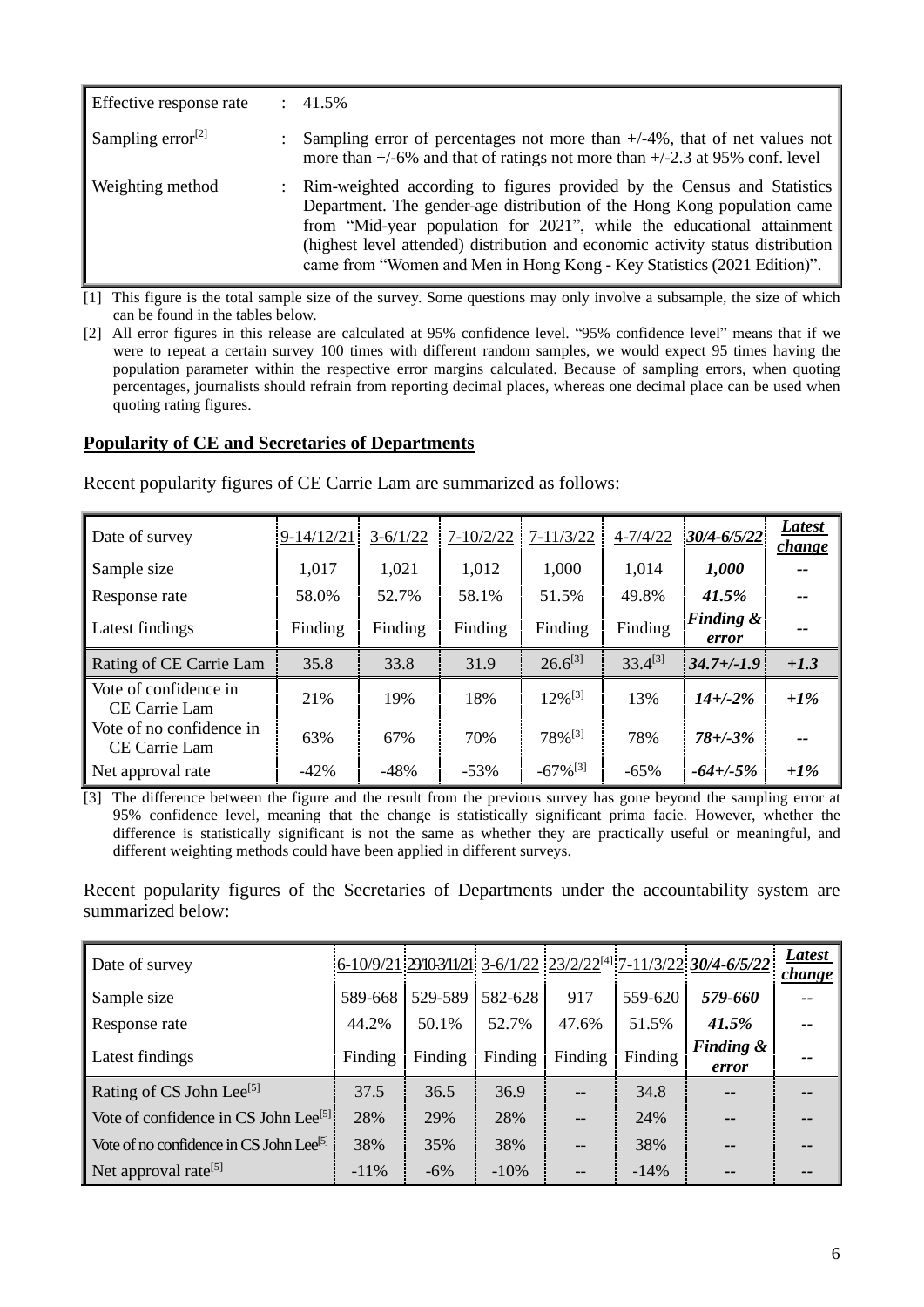| Date of survey                           |         |         |              |              |         | <u> 6-10/9/21 29/103/11/21  3-6/1/22  23/2/22<sup>[4]</sup> 7-11/3/22  <mark>3</mark></u> 0/4-6/5/22 | <b>Latest</b><br><i>change</i> |
|------------------------------------------|---------|---------|--------------|--------------|---------|------------------------------------------------------------------------------------------------------|--------------------------------|
| Sample size                              | 589-668 | 529-589 | 582-628      | 917          | 559-620 | 579-660                                                                                              |                                |
| Response rate                            | 44.2%   | 50.1%   | 52.7%        | 47.6%        | 51.5%   | 41.5%                                                                                                | --                             |
| Latest findings                          | Finding | Finding | Finding      | Finding      | Finding | <b>Finding &amp;</b><br>error                                                                        | $\overline{\phantom{a}}$       |
| Rating of FS Paul Chan                   | 41.9    | 44.2    | 42.3         | $47.6^{[6]}$ | 44.7    | $50.3 + (-2.3)$                                                                                      | $+5.6^{[6]}$                   |
| Vote of confidence in FS Paul Chan       | 31%     | 31%     | 34%          | 36%          | 36%     | $42 + (-4%)$                                                                                         | $+6\%^{[6]}$                   |
| Vote of no confidence in FS Paul Chan    | 35%[6]  | 29%[6]  | 31%          | 30%          | 26%     | $16 + (-3%)$                                                                                         | $-10\%^{[6]}$                  |
| Net approval rate                        | $-5%$   | 2%      | 3%           | 6%           | 11%     | $27 + (-6%)$                                                                                         | $+16\%^{[6]}$                  |
| Rating of SJ Teresa Cheng                | 28.3    | 28.8    | $24.9^{[7]}$ |              | 26.6    | $30.3 + (-2.3)$                                                                                      | $+3.7^{[6]}$                   |
| Vote of confidence in SJ Teresa Cheng    | 15%     | 14%     | 14%          | $-$          | 11%     | $12 + (-3%)$                                                                                         | $+1\%$                         |
| Vote of no confidence in SJ Teresa Cheng | 50%     | 53%     | 52%          |              | 50%     | $45 + (-4%)$                                                                                         | $-5%$                          |
| Net approval rate                        | $-35\%$ | $-39\%$ | $-38%$       |              | $-39\%$ | $-32 + (-5\%$                                                                                        | $+6%$                          |

[4] The survey was the Budget instant poll and only asked about the rating of FS and vote of confidence in him.

[5] John Lee resigned as Chief Secretary in early April 2022.

[6] The difference between the figure and the result from the previous survey has gone beyond the sampling error at 95% confidence level, meaning that the change is statistically significant prima facie. However, whether the difference is statistically significant is not the same as whether they are practically useful or meaningful, and different weighting methods could have been applied in different surveys.

Our latest survey shows that the popularity rating of CE Carrie Lam is 34.7 marks, with 27% of respondents giving her 0 mark. Her approval rate is 14%, disapproval rate 78%, giving a net popularity of negative 64 percentage points. Both her rating and net approval rate have not changed much from a month ago.

As for the Secretaries of Departments, the post of CS has been left vacant during the survey period and thus PORI did not collect data on CS. The support rating of FS Paul Chan is 50.3 marks. His approval rate stands at 42%, disapproval rate 16%, thus a net popularity of positive 27 percentage points. Both his rating and net approval rate have greatly increased compared to two months ago, registering new highs since records began in February 2017. As for SJ Teresa Cheng, her support rating is 30.3 marks, which has significantly increased compared to two months ago. Her approval rate stands at 12%, disapproval rate 45%, giving a net popularity of negative 32 percentage points. Both her rating and net approval rate have registered new highs since April 2019.

### **Core Social Indicators**

Herewith the latest figures of the five core social indicators:

| Date of survey                  | $3-6/1/22$ | $7 - 10/2/22$ | $7 - 11/3/22$ | $4 - 7/4/22$ | 30/4-6/5/22                   | <b>Latest</b><br>change |
|---------------------------------|------------|---------------|---------------|--------------|-------------------------------|-------------------------|
| Sample size                     | 606-618    | 548-677       | 597-604       | 602-615      | 594-605                       | --                      |
| Response rate                   | 52.7%      | 58.1%         | 51.5%         | 49.8%        | 41.5%                         | --                      |
| Latest findings                 | Finding    | Finding       | Finding       | Finding      | <b>Finding &amp;</b><br>error | --                      |
| Degree of freedom               | 4.57       | $5.09^{[7]}$  | 4.92          | $5.34^{[7]}$ | $5.13 + (-0.24)$              | $-0.21$                 |
| Degree of stability             | 4.89       | 4.94          | $3.91^{[7]}$  | $5.06^{[7]}$ | $5.12 + (-0.23)$              | $+0.05$                 |
| Compliance with the rule of law | 4.34       | $5.13^{[7]}$  | $4.36^{[7]}$  | $5.14^{[7]}$ | $5.03 + (-0.24)$              | $-0.11$                 |
| Degree of prosperity            | 4.89       | 4.97          | $3.98^{[7]}$  | $4.93^{[7]}$ | $4.87 + (-0.19)$              | $-0.06$                 |
| Degree of democracy             | 3.93       | 4.25          | 3.98          | $4.51^{[7]}$ | $4.27 + (-0.24)$              | $-0.24$                 |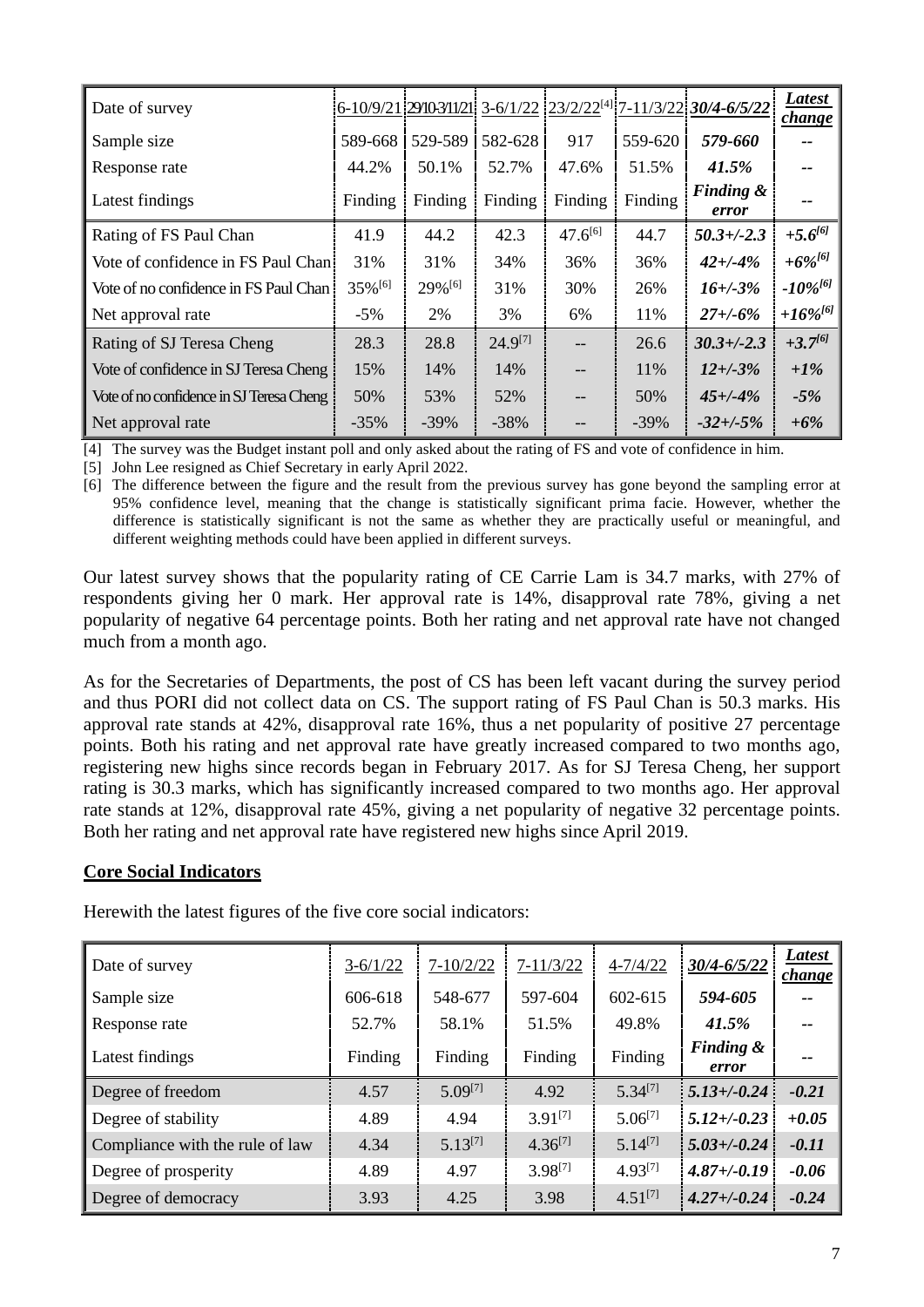[7] The difference between the figure and the result from the previous survey has gone beyond the sampling error at 95% confidence level, meaning that the change is statistically significant prima facie. However, whether the difference is statistically significant is not the same as whether they are practically useful or meaningful, and different weighting methods could have been applied in different surveys.

On a scale of 0 to 10, people's ratings on the five core social indicators ranked from the highest to the lowest are "freedom", "stability", "rule of law", "prosperity" and "democracy". Their scores are 5.13, 5.12, 5.03, 4.87 and 4.27 respectively. The ratings of all indicators have not registered any significant changes compared with a month ago.

## **Opinion Daily**

In 2007, PORI started collaborating with Wisers Information Limited whereby Wisers supplies to PORI a record of significant events of that day according to the research method designed by PORI. These daily entries would then become "Opinion Daily" after they are verified by PORI.

For some of the polling items covered in this press release, the previous survey was conducted from 7 to 11 March, 2022 while this survey was conducted from 30 April to 6 May, 2022. During this period, herewith the significant events selected from counting newspaper headlines and commentaries on a daily basis and covered by at least 25% of the local newspaper articles. Readers can make their own judgment if these significant events have any impacts to different polling figures.

| 3/5/22  | Hong Kong further relaxes social distancing measures on May 19.                                                                                      |
|---------|------------------------------------------------------------------------------------------------------------------------------------------------------|
| 30/4/22 | Chief Executive candidate John Lee attends Election Question and Answer Section.                                                                     |
| 29/4/22 | Chief Executive candidate John Lee announces his election platform.                                                                                  |
| 27/4/22 | Audit Commission releases results of value for money audits.                                                                                         |
| 22/4/22 | The government announces the relaxation of some inbound control measures starting May.                                                               |
| 21/4/22 | Hong Kong starts to relax social distancing measures today.                                                                                          |
| 13/4/22 | John Lee secures 786 nominations from the Election Committee.                                                                                        |
| 11/4/22 | The government announces the arrangements for citywide class resumption.                                                                             |
| 9/4/22  | John Lee declares his bid for Chief Executive election.                                                                                              |
| 7/4/22  | The government announces the amendment of the new round of Employment Support<br>Scheme.                                                             |
| 6/4/22  | John Lee resigns to join the Chief Executive election.                                                                                               |
| 4/4/22  | Carrie Lam announces that she will not contest the election for the new-term Chief Executive.                                                        |
| 3/4/22  | The first batch of the new round of electronic consumption vouchers will be distributed on<br>April 7.                                               |
| 2/4/22  | The government announces universal voluntary testing for three days in a row starting from<br>April 8.                                               |
| 31/3/22 | The government will start distributing anti-epidemic service bags to all Hong Kong<br>households from April 2.                                       |
| 30/3/22 | Carrie Lam concedes anti-pandemic measures contributed to brain drain, but vows to defend<br>Hong Kong's international status.                       |
| 23/3/22 | Carrie Lam stresses that the compulsory universal testing scheme has not been given up, and<br>will strive for border reopening with mainland China. |
| 21/3/22 | The government announces the suspension of the compulsory universal testing scheme.                                                                  |
| 20/3/22 | The government will advance the implementation of stage three Vaccine Pass.                                                                          |
| 18/3/22 | The government announces a new round of Employment Support Scheme.                                                                                   |
| 17/3/22 | Carrie Lam says the government will adjust anti-epidemic measures soon.                                                                              |